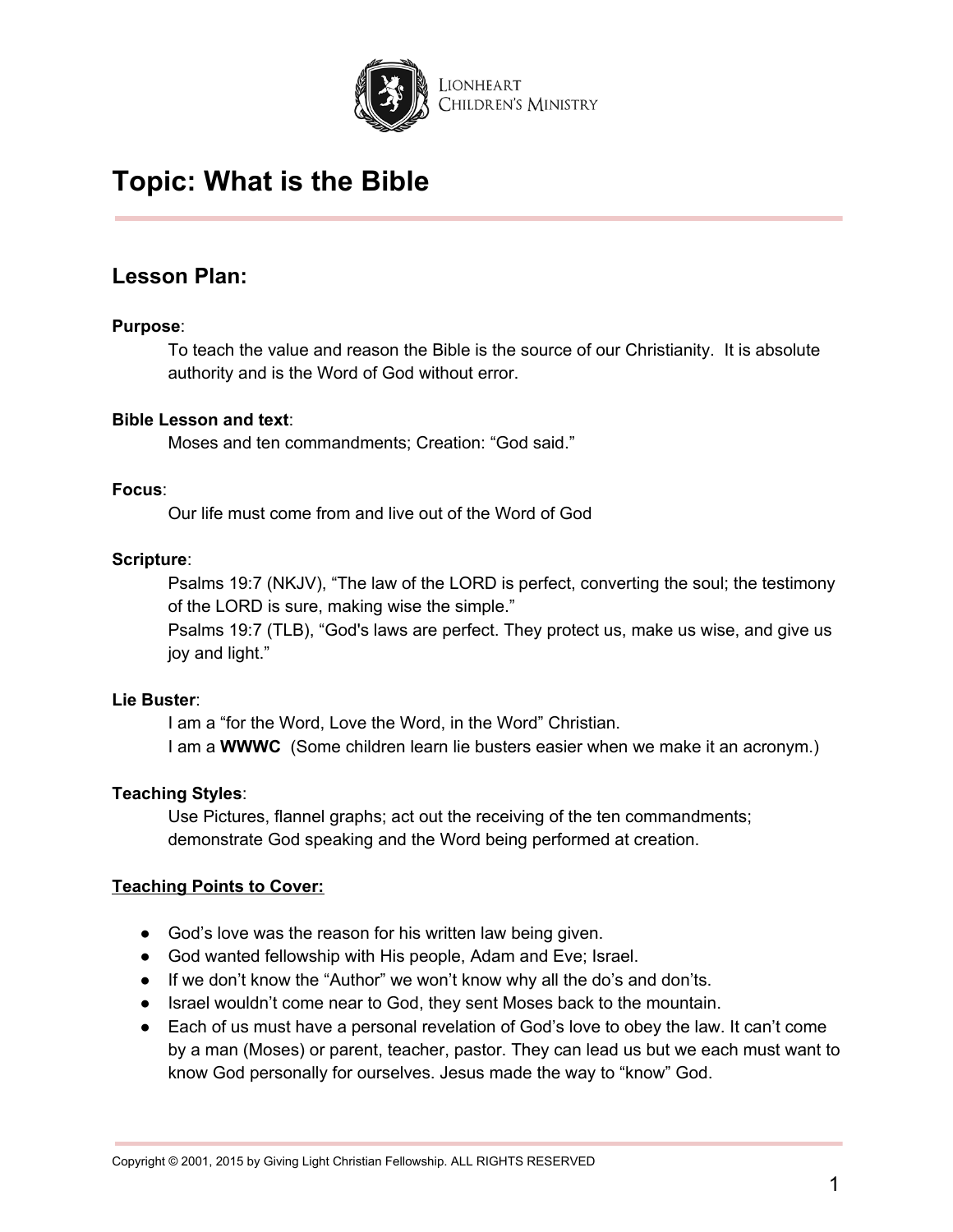

## **Teaching Points:**

- 1. God has the Word written down so we don't change it or mix it up.
- 2. Examples: Moses and Creation
	- A. Moses character comes out with a "table of stone" with a mixed-up version of the Ten Commandments. They are not in proper order. At some point one of the children may discover the mix-up or the teacher can point it out. This point can lead to a Bible search to put the Ten Commandments in order, plus give a review for ones that know them.
- 3. Creation: have pictures of the days creation taped on wall or board. After a time of teaching, see if the children know what order the days of creation should be in according to the Bible. Again a time for a Bible search and/or review for older children.
- 4. Now we know why God had man write down His Word. Some of us can forget.

## **Object Lesson 1: The Author**

## **Point**:

An author is the originator of something. But he gets someone else to publish his message. The Bible is the inspired (God breathed) word of God. God is the author. It was written by men who were chosen of God and directed by His Spirit.

### **Directions**

- 1. The author speaks and edits. Have a helper or older child start to write down a story you are telling. Pause and have them read a sentence back. Yes, that is right, or no that is not what I said. Continue a few minutes.
- 2. Question time
	- A. Ask who wrote the story? They wrote the words but the teacher is the author or originator of the story.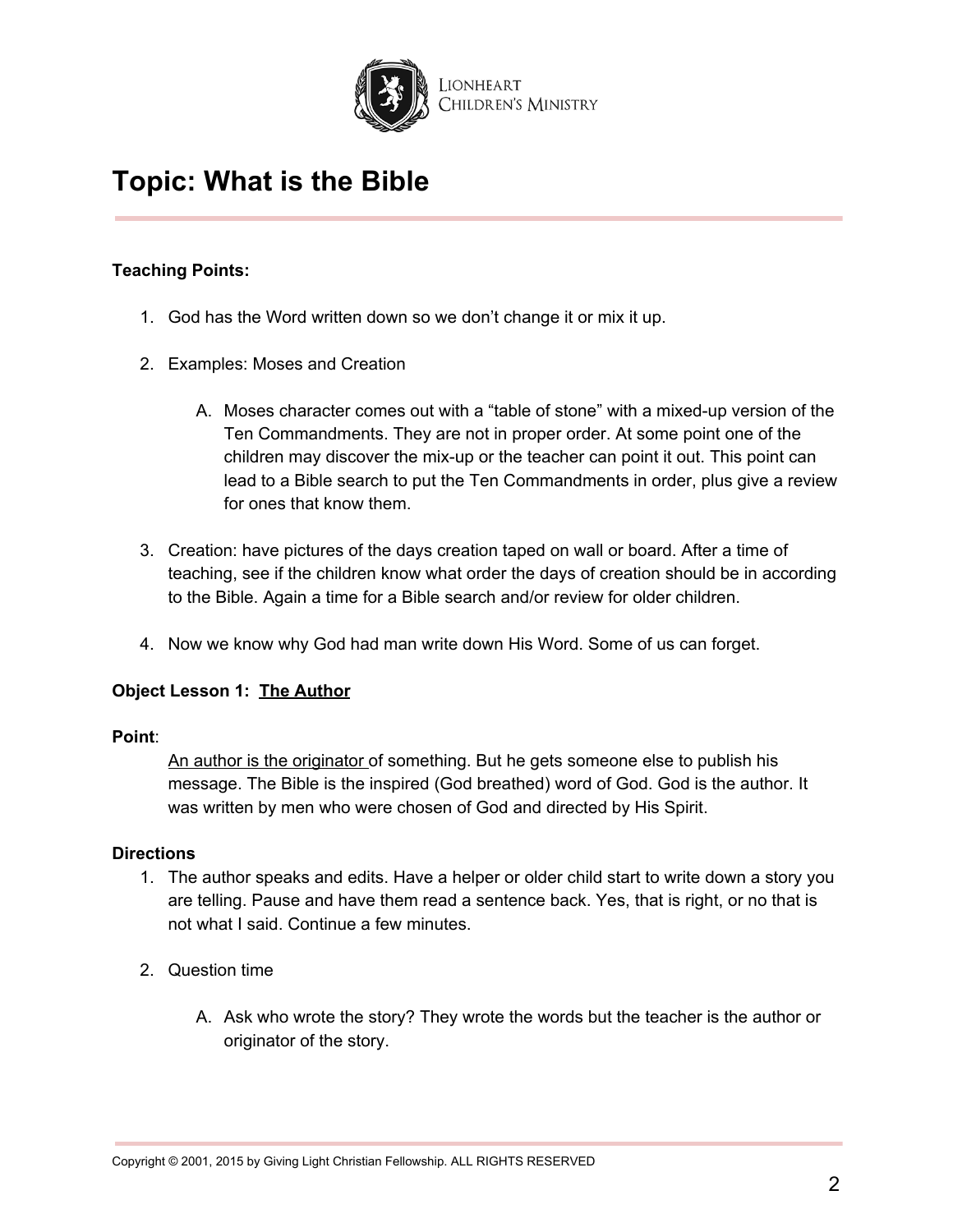

- B. Show the Bible: Author (God) is the one who is the creator or author of the Bible.
- C. Show a story book. Talk about the same thing. The words and the pictures are the author's ideas directed by man to form a book we can buy and read.
- D. The Bible is the only Book that has the power to transform a life, direct a life, give life.

## **Object Lesson 2: Seeds of Life**

#### **Point**:

The Word has life and power, just like a seed has life and power. Everything is already genetically set in a seed to bring the full process of maturity to come from that one seed.

#### **Props:**

Appleseed, pictures and/or props which show the purpose/by-products of an apple (you may select additional seeds and have pictures/props showing the purpose/by-products of each type of seed), a heart (plastic, fabric, paper or a heart shaped object.)

### **Directions:**

- 1. What does a seed do? Use pictures and props to show the purpose of this seed: Example: apple trees, apple orchards, bushels of apples, apple cider, apple sauce, apple jelly, caramel apples, etc. So many purposes are in one seed. Ask or tell them how long it takes for a seed to be fruitful. So is God's Word when it is sown and developed in us.
- 2. Show other pictures of different seeds to maturity; all the by-products of one seed. WOW! The seed is watered, cared for, as it grows, it is pruned, protected, etc
- 3. What does the Word do?
	- A. Show a heart: (can be a clear plastic heart that opens, fabric, paper, heart bank, heart cake pan) Our heart is the soil where the Word needs to be planted for the promise in the Word to grow and produce. We need to hear (receive) the Word. Through Faith and patience we inherit the promise. God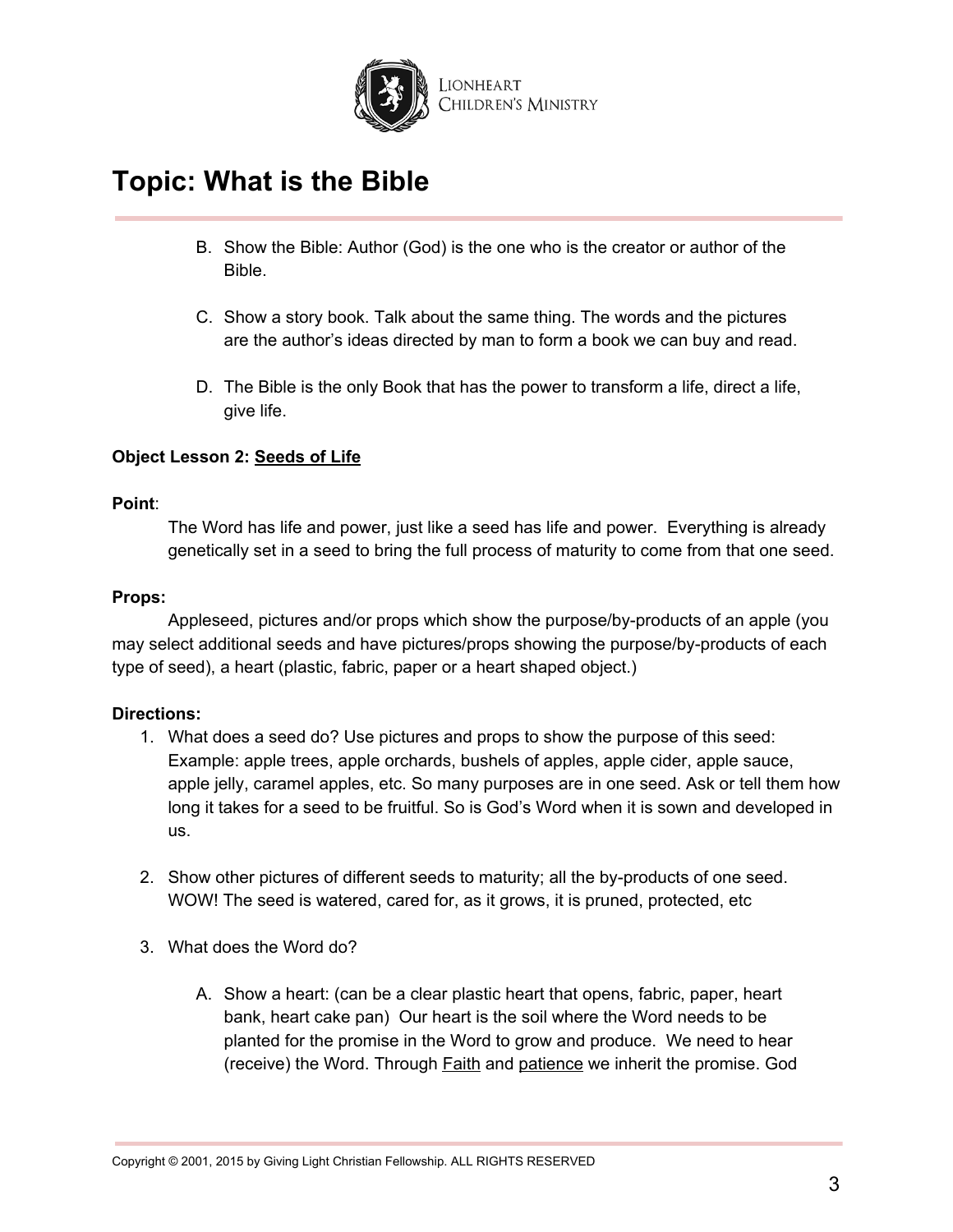

is patience and faithful. We believe (faith) God's Word is growing as we are obedient to the process of spiritual maturity.

- B. Fruits of the Word
	- 1) Salvation
	- 2) A prayer life develops
	- 3) Prayers get answered
	- 4) Healing
	- 5) Miracles
	- 6) We know God
	- 7) We know who we are (identity) and what our destiny is
	- 8) The fruit of the Spirit
	- 9) The gifts of the Spirit
- 4. Activation: Have the kids plant seeds in class. Talk about the process of preparation, planting and expectation for the seed. Watch them grow.

### **Object Lesson 3: The Whole Bible for a Whole Life**

### **Point**:

God's Word is unchangeable, complete and no man may change it.

### **Props:**

An old book which you should cover to resemble a Bible. Write "Holy Bible" on the front cover.

### **Directions:**

- 1. Demonstrate how our Bible would look if we were the author. (Teacher will preach the following:) Talk about how much you love God's Word. Some people don't like everything the Bible tells us. We can tell by the way certain people live, whether they know and obey the Bible.
- 2. Here are some words God talks about in the Bible: (write the words on the board now or before class have them written.) Lying, stealing, cursing, tithing, forgiving, praying, serving, giving, obeying, loving, hating, lifting our hands in worship, etc.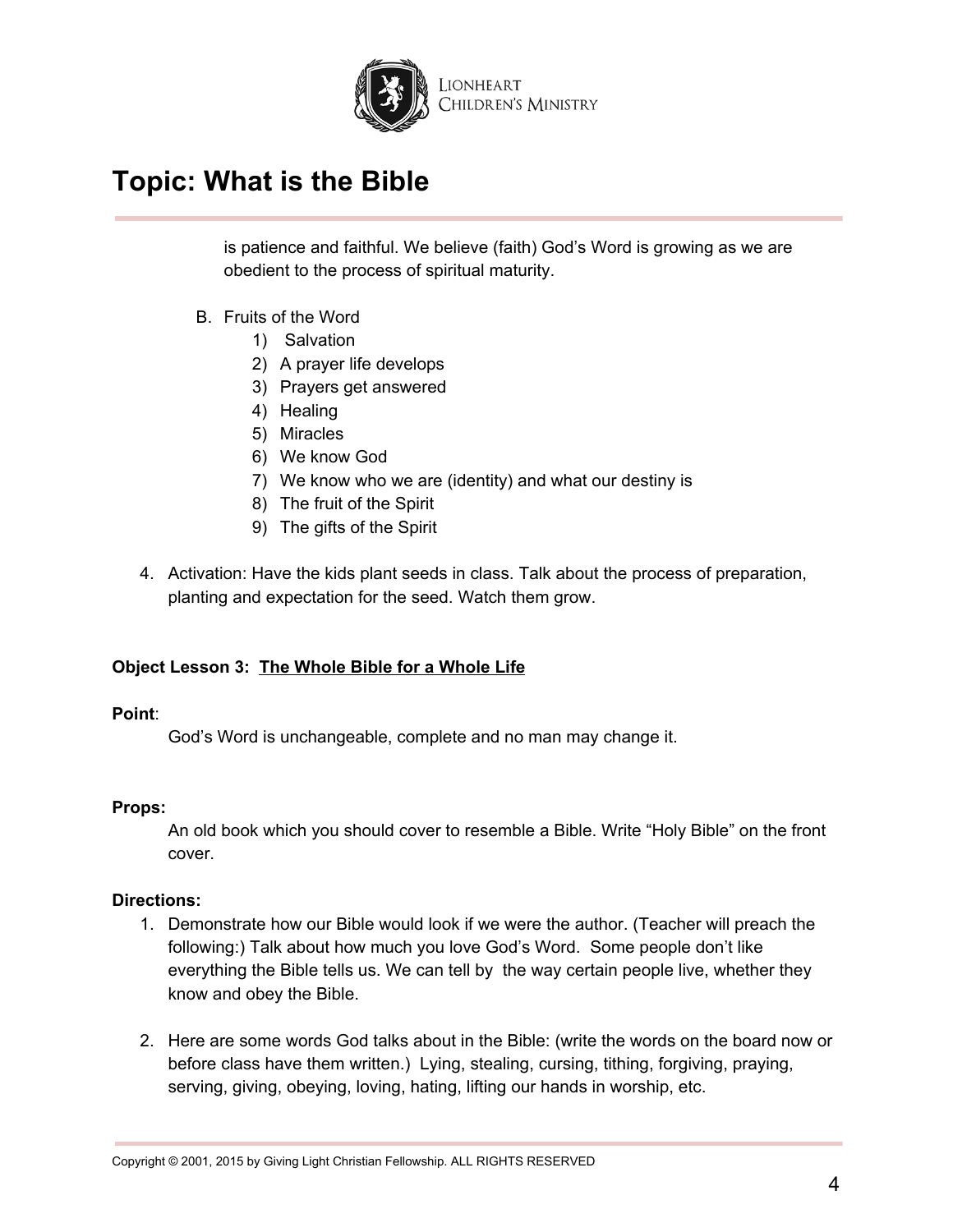

- 3. Ask the class what they know about these words. What does God's word say about them. Which ones do you find easy or hard to follow.
- 4. After the question and answer time, use the words you wrote as points on how you or others think about the words and what people respond to those words. Then during the dialogue on each point start tearing pages out of your "Bible" and continue until only a small part is left. (The children should be startled to see a teacher tearing up a Bible.)
- 5. Hey, most would rather not follow God's Word... But one missing part will cause the whole to be weak and incomplete. WE NEED ALL THE BIBLE, CAN'T TAKE ANY PART OUT. God's word is complete. No man may change it. (Tell the class the "Bible" was only an old book.)
- 6. How would you look if you decided to get rid of some parts of your body because you didn't like how they looked. God made every part of our body to make us a whole person. Just like His Word must stay just as it is to be the whole Word of God.

## **Object Lesson 4: OUCH! OUCH!**

### **Point**:

Just like laws and rules protect us and keep us safe, God's word is made to do the same. Show natural and spiritual examples of obedience causes blessings and disobedience brings curses or pain.

- 1. Laws of man
	- A. Shoplifters will be prosecuted.
	- B. Do not litter--fine if caught is \$100.00.
	- C. Danger high voltage, do not touch.
	- D. Pay your electric bill or the service will be disconnected.
	- E. Touch the hot stove.
	- F. Stop at a stop sign.
	- G. Jump off the roof.
	- H. Cut your finger with a knife (you will bleed).
- 2. God's Laws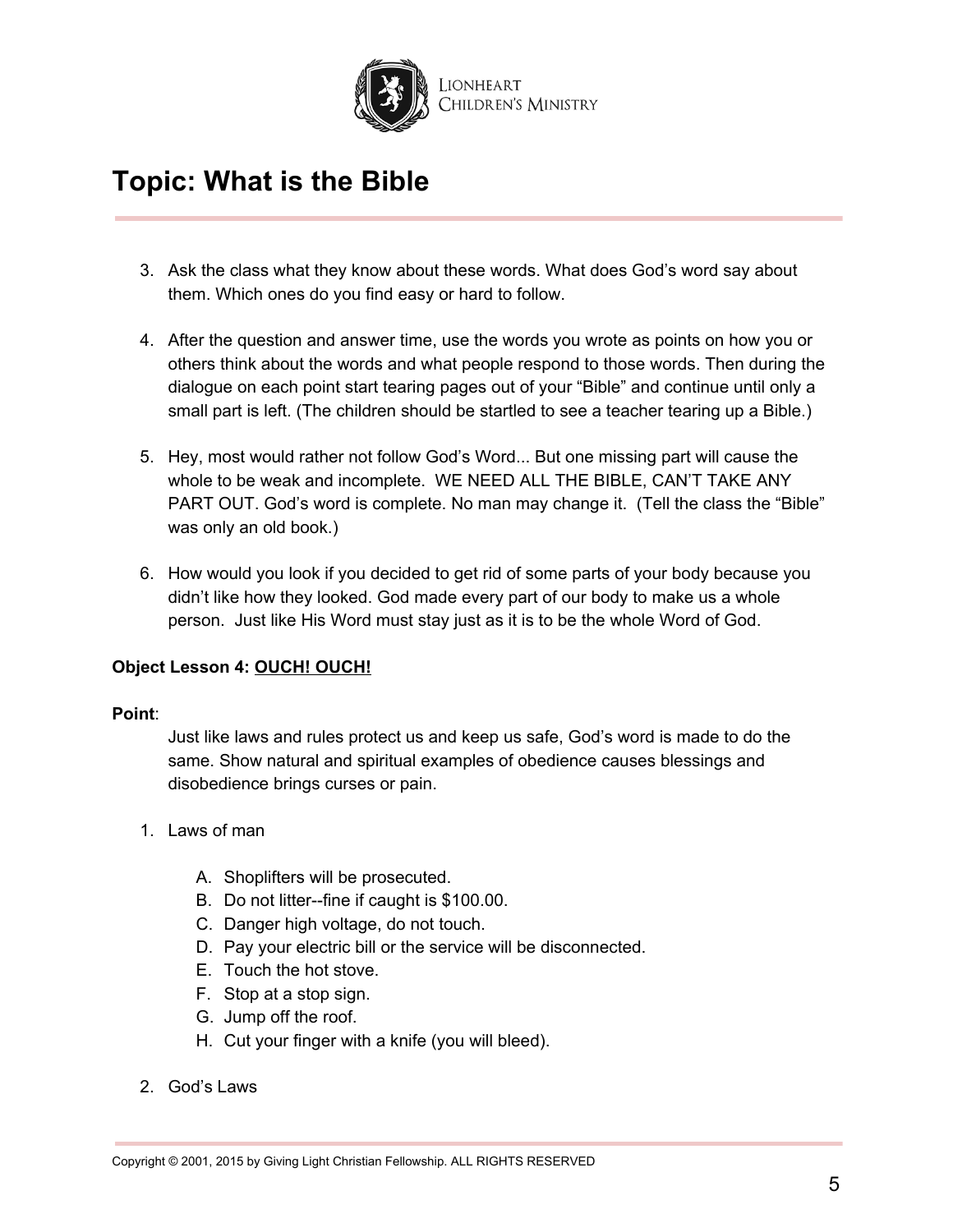

- A. Choose good friends; bad friends will lead you away.
- B. Obey your parents; you will live a long live. (And be blessed.)
- C. Pray; God will move and answer.
- D. Submit to God, resist the devil: he will flee.
- E. Go preach the gospel; people will get saved and healed; don't and people will die and go to hell.
- F. Read and obey the Word and you will know the way and have wisdom.
- G. Fear not; you won't worry, be sick, fight, or fall; peace and success will come.

### **Object Lesson 5: Dear Child**

#### **Point**:

The word of God is His love letter to His children. God's word in the Bible speaks personally and directly to each one of us. His word changes us.

### **Props:**

Using the letter on the following page, make enough copies for each child. Address a letter to each child in the class (Dear \_\_\_\_\_) and place each letter in an envelope which should also be addressed to the child. You can make the letters and envelopes decorative with stickers or clip art.

### **Directions:**

- 1. Ask the class some ways God speaks to us. Pass out a letter to each child. (Teacher speaks:) Today, boys and girls, God has something He wants to say to you. Just like we receive mail, from special friends and family, God speaks special words to us. You mentioned many was that God speaks to us including reading the Bible. Another way that God talks to His children is through a person who love Jesus and loves the person. That is what I have done today. I have written each of you a letter of how God would want to write to us.
- 2. The children may open the letter and read it to themselves or ask a child if you may read "their letter." For older children, ask if anyone would like to read their letter. Have the volunteer stand up in front of the class and read out loud.
- 3. After the letter is read, ask the class questions. How did those words make you feel? What did you think when you heard those words? Did you believe them?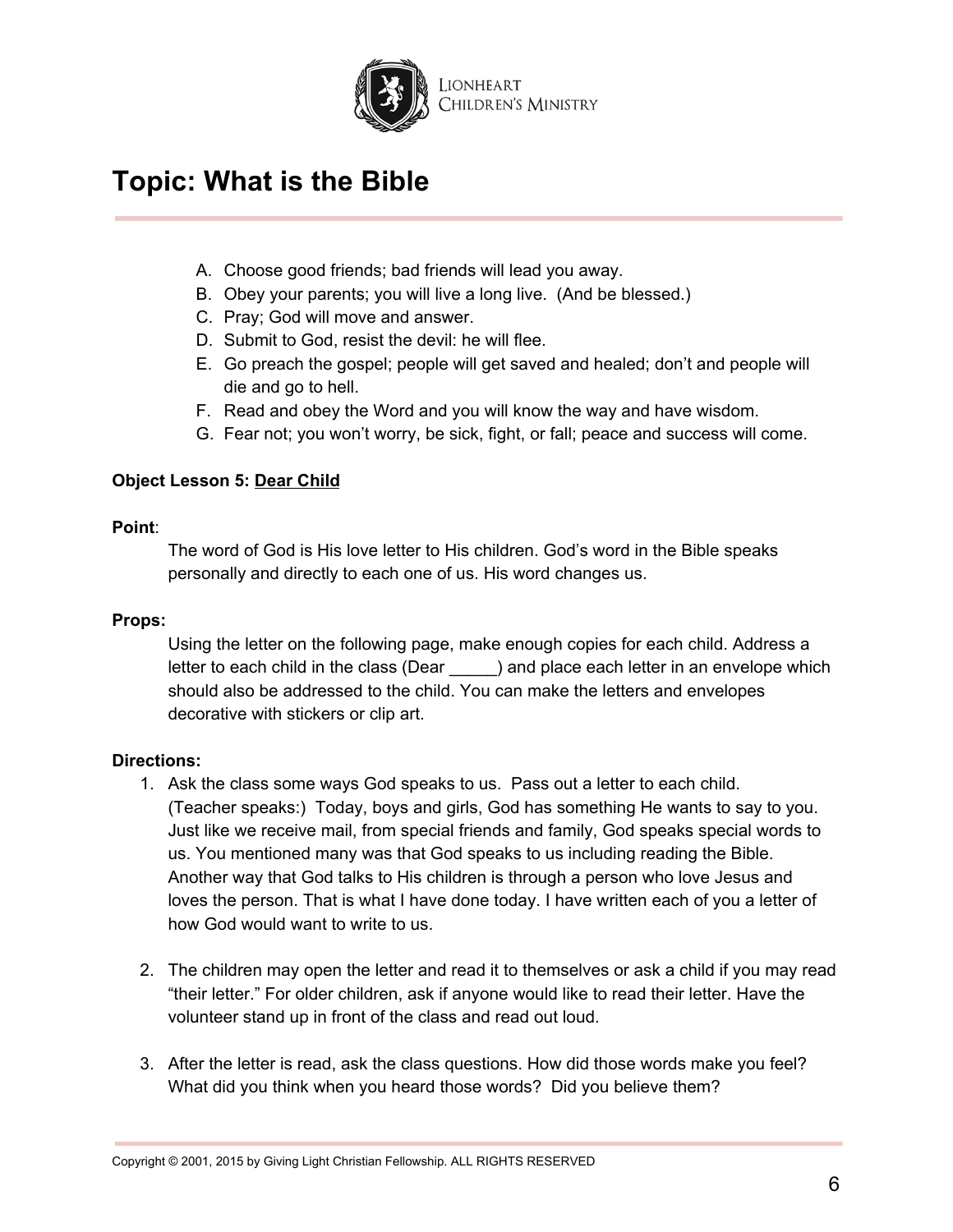

- 4. Ministry Time:
	- A. Let's close our eyes, get real quiet and open up our hearts. Place your hand over your belly (where our spirit man receives.) Now let's pray in the spirit, (or the teacher can pray and ask our God to come and flow with His love all over each one of us.) Father, show Yourself to your children. We love you, Lord. We need you, Lord. Come, oh God, we pray. Speak to each one of us. Show us your glory. Come, God, come.
	- B. You may minister to areas of hurt, unbelief, rejection, abandonment etc. If the children are having struggles with the truth of their "love letter."
	- C. As a teacher, be prayed up and believe God to show Himself to His children.

## **Drama Version:**

- 1. have a helper wear a black robe and hood. He goes around to the children and speaks to them one of the above lies. (This skit will flow better if the lies are spoken in the same order as above so that it is easier to have the corresponding "truth sword" ready)
- 2. A teacher helps exhort the child to not run from the enemy in fear, but to rise up.
- 3. On paper swords write the Identity truths. Lay the swords in the Bible. The child is given the truth sword with a piece of tape attached to it by the teacher.
- 4. The child charges the "enemy" speaking the truth and tapes it to the "enemy".
- 5. Repeat this with all the lies and truth swords. by the end, the "enemy" has been hit so hard with the truth swords that he finally falls in defeat to the floor. Then the teacher or the children "throw" him out the door.

Dear \_\_\_\_\_\_\_\_\_\_\_\_\_\_\_\_

Today has been set aside for you. I gave you this day as a special gift. My love for you is filling this day and every day with good. You know what, the future I made for you is full of hope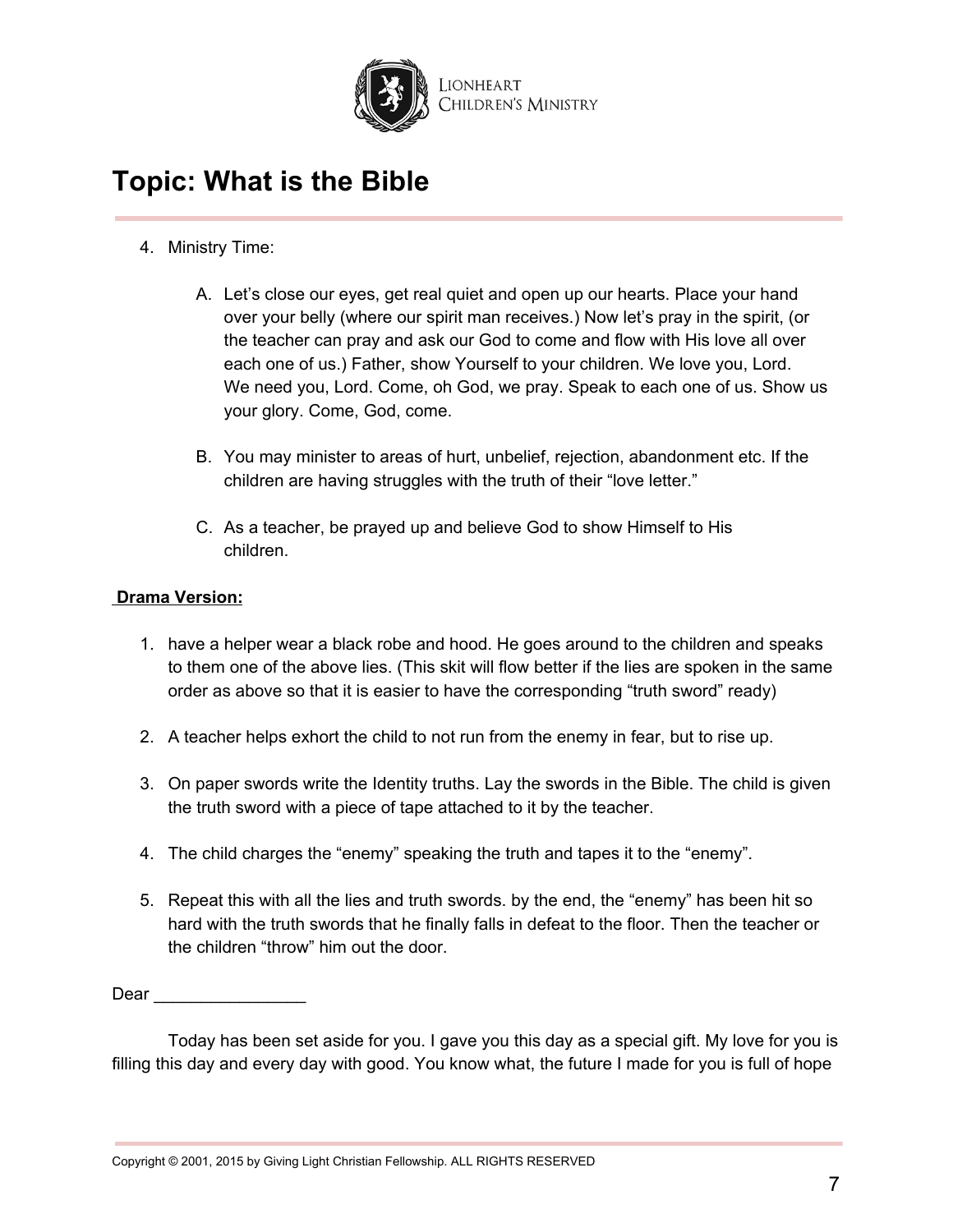

and great pursuits. Your are very, very valuable. You are worth more than all the money in the world to Me. You are my own special child. I love you.

I took great care in making you perfect in all your ways. The little things that you don't like about yourself are being shortly changed into awesome reflections of My glory. Adventures in Me are what I have designed for you. Come close and let me show you how much I have made ready for you. You will like what you see. You will like who I have made you to be.

You fill My heart with joy. I sing over you. You have even sung some of My songs. Keep singing them. I love to hear your songs of praise. You and I are the best team. You are My first choice. You are My masterpiece. There is only one of you and that's the way I want it to be. Your life blesses Me. You bless your family, your church and the world. I Am your helper, your strength, and have made ready everything you need. I am always here for you because **I love** you.

Your loving Father,

Daddy God

## **Object Lesson 6: Bible Bombs or Swords**

### **Point:**

God's word is like a bomb. When it's sent forth, it brings God's power and destroys the enemy's lies and plans.

## **Props:**

A picture of the "deceiver" (satan) taped on a large piece of poster board (write the lies set forth in #3 below around satan's picture). (You could also tape the picture to the chalkboard and write the lies around it.) Ten small pieces of paper with the truths from #4 below written on them.

- 1. show the class the picture of the satan with the lies he tells us written around him. Crumble up the papers with the truths written on them into "bomb" balls.
- 2. throw the "bomb" balls into the children, one at a time. When someone catches it, they run up front and read it to the class or have the teacher read it. Then the whole class says it out loud together. As the "bombs" are detonated (read out loud) cross out the lie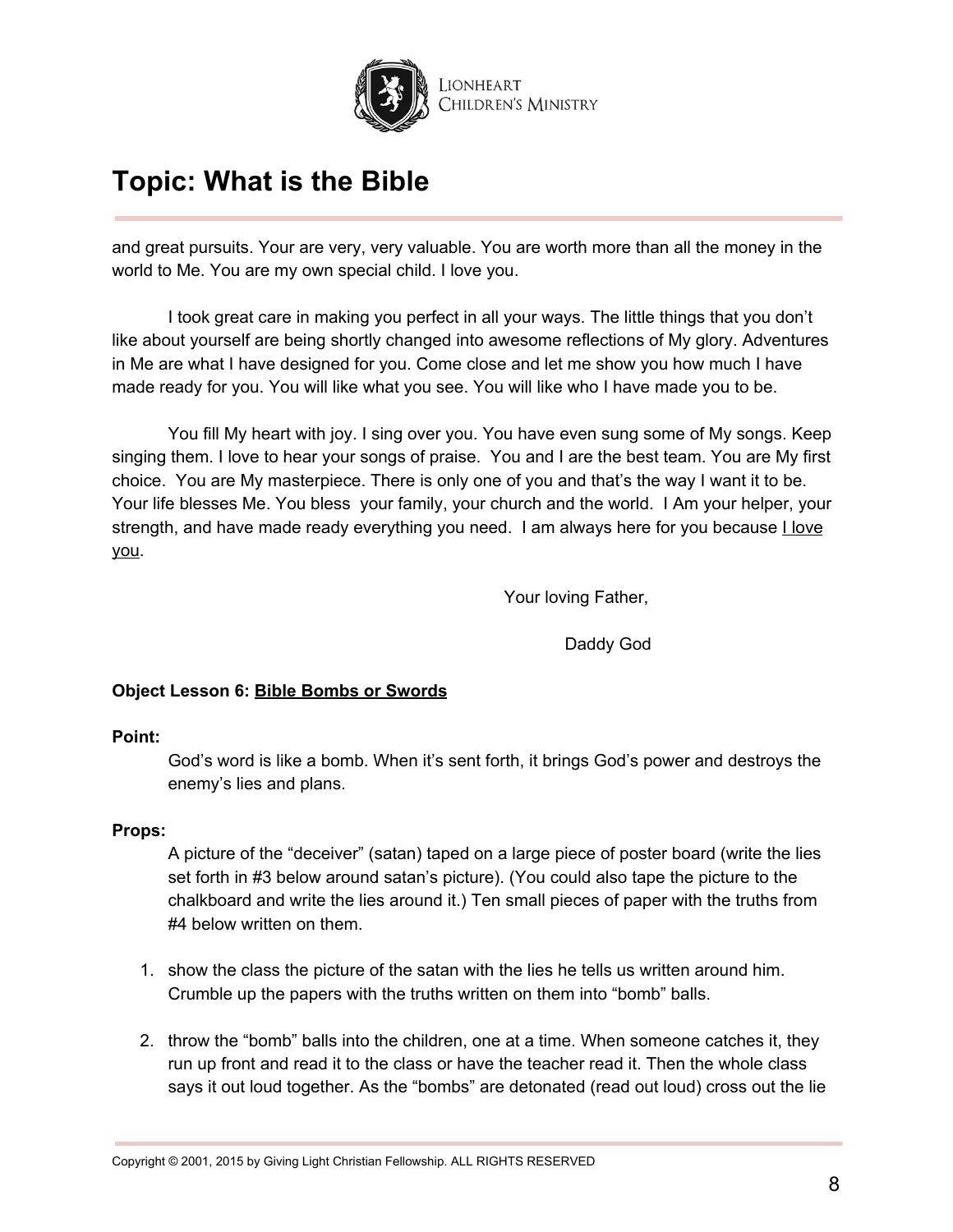

(or erase it) and tape the truth over the "deceiver". In the end, the picture of satan will be covered with God's truth, destroying his lies and plans.

- 3. Lies to put around satan. These relate to the truths on the "Bible Bombs".
	- A. You don't need to read your Bible.
	- B. A little stealing won't matter.
	- C. You can't really know right from wrong.
	- D. Your mind can't change and be better.
	- E. God's Word is only good on little enemies.
	- F. Jesus is too far away to defeat demon powers.
	- G. You have to be sick, everyone else is.
	- H. You can't really have all that God's says, so just give up.
	- I. Jesus only loves good people.
	- J. You will always do bad in school.
- 4. Truths for the "Bible Bombs". NOTE: each of these truths corresponds to one of the enemy's lies above. Truth (A) "The work of God is my daily bread" destroys lie (A) "You don't need to read your Bible." Truth (B) destroys lie (B), truth C destroys lie C, etc.
	- A. The Word of God is my daily bread.
	- B. I keep God's Word in my heart so I stay free from sin.
	- C. God's Word is a light that keeps me free from sin.
	- D. My mind is made new each day as God's Word comes in.
	- E. God's Word is a mighty sword that I use to defeat the enemy.
	- F. Jesus is the Word of God and He lives in me.
	- G. God sent His Word and healed me.
	- H. God will perform His good Word towards me, so I finish the race of faith.
	- I. God's love came through Jesus to save the lost and die for all sin.
	- J. i have the mind of Christ that causes me to be successful.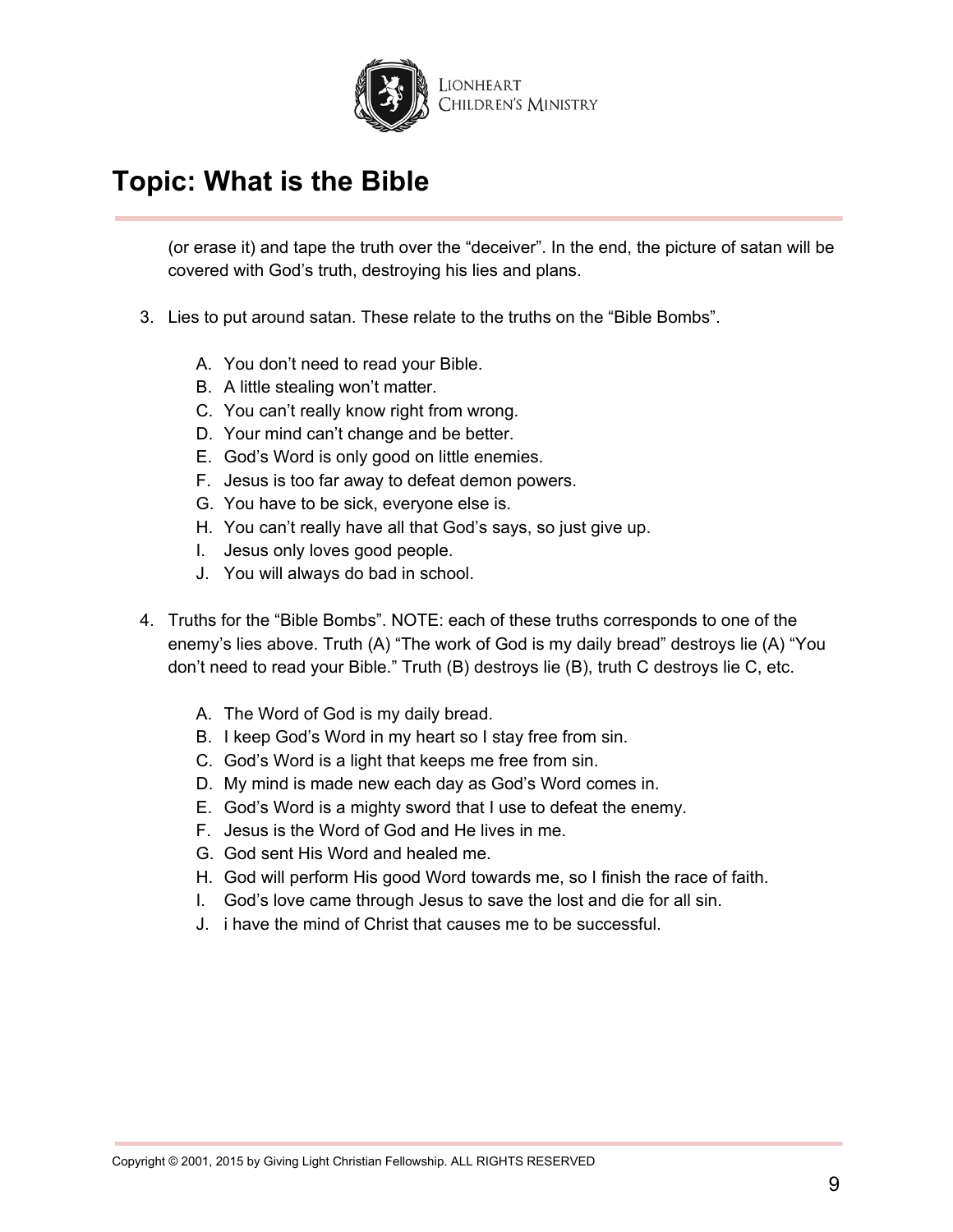

## **Drama Skit: Which Book is For Me?**

### **Point:**

There is only One Book that has life's answers.

### **Characters:**

Book man: An intellectual, who tries to save himself. He is rejected and searching. (Can be wearing big framed eye glasses.) A Christian with the answers.

## BOOK MAN Monologue:

(Enters with a big pile of books trying to decide which to read.) Titles written on covers: Heal Thy Self, 30 Days to the Perfect You, How To Cheat and Be Rich, Just Say NO, Dog - Man's Best Friend; or other unscriptural titles...

(Read a cover and comment on the title:) Example: "How to cheat and be rich" Wow, this looks really easy! It shows how to pick a lock and not my nose, how to make counterfeit money, how to sneak money from dad's change jar........how to rob a bank.....

(Starts to rub his eyes; makes them go crossed eyed.) Hum.... maybe I should take care of this problem I have with double vision....... Everything is going blurry......(crosses eyes again or does funny things with his eyes.) Where is the book on healing?

(Sorts through the books and finally finds it.)

"Heal thy self" Now lets see if I can find the section on eyes. Here we go. Eyes: For a problem with double vision, the quickest cure is to remove one of your eyes. This is sure to cure double vision. (Takes a double look and reads again.) What kind of idiot wrote this book...... He needs his head examined.. ... I think I need my head examined for buying such a piece of garbage. (Throws book in trash can.)

## CHRISTIAN:

(Enters singing, holding his Bible) " The B - I - B - L - E, yes that's the book for me, I stand alone on the word of God, the B - I - B - L - E. "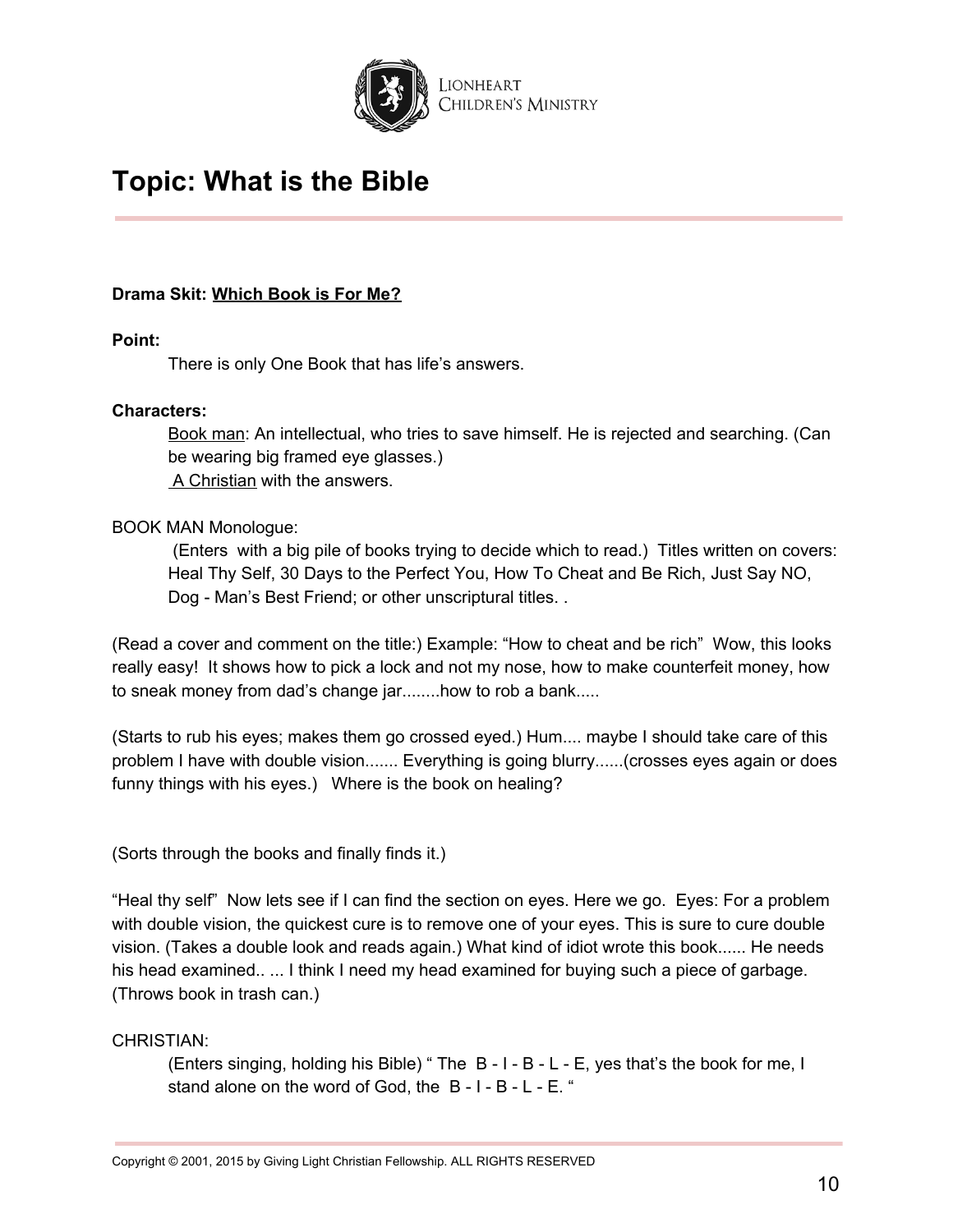

#### BOOK MAN:

You don't believe that Bible stuff do you?

### CHRISTIAN:

I sure do. The Bible is the only answer book we will ever need. You know life's answer to all our questions is found in this one Book.

### BOOK MAN:

One book, no way, I think the more books your read, the more wisdom you get. I am on the brink of really knowing the TRUTH. I'll have answers to long life and success. I just have to find the page where it says how to put it all together..........(he fumbles through a book or two.)

#### CHRISTIAN:

Looks like you could use some help. You really got your hands full. I'll hold some of your books.

### BOOK MAN:

Gee, thanks. (Hands some books over. And flips through a few pages in his book. He is confused, but trying to be intellectual.) Well, I can't find it, but I think this is what I need to do: "If I feed the dog garlic and lizard juice, just say no to the garbage man, scratch his belly, put my money in socks without holes, bite my hand, I will be healed and get success??? ..............Ah....Ah.......

#### CHRISTIAN:

(Gives a look of amazement!)

### BOOK MAN:

Wait...... I got mixed up......let me try again....... I know I can get it. (Fumbles through the books and then drops them on the floor, bewildered.) Oh.........

#### CHRISTIAN:

These books get really confusing and don't seem to help like you thought.

#### BOOK MAN: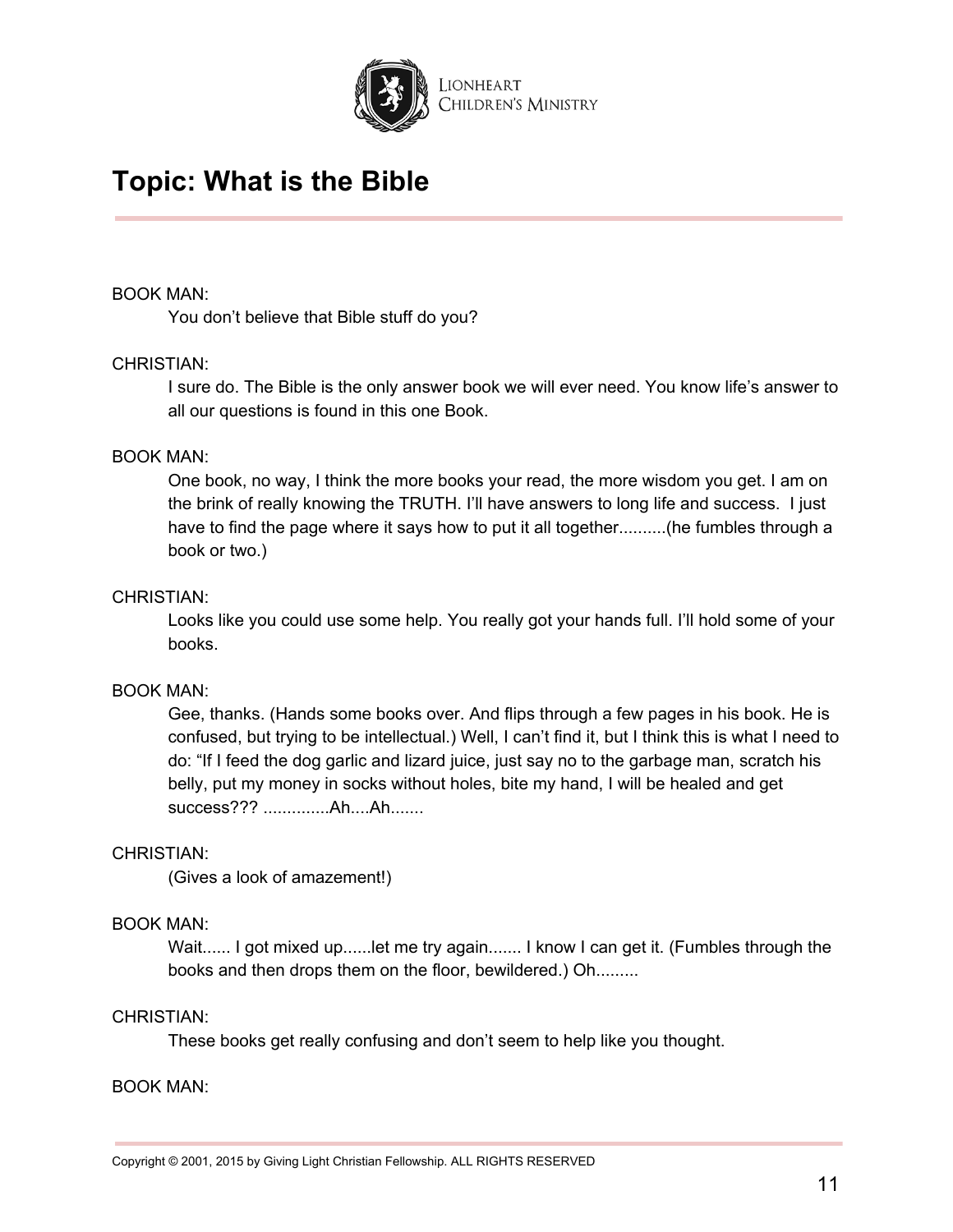

Yea, the story of my life. Just when I think I found the answer......

### CHRISTIAN:

I used to be that way too, but when I began to read the Bible, something began to happen inside of me. Listen to this........ The Bible say that, "Jesus is the way, the truth and the life, and that no man can come to the Father except through Him. Jesus came that we might have life and life more abundantly. When we know the TRUTH, the TRUTH, will make us free.

### BOOK MAN:

Yea, that Jesus stuff may work for you, but what makes you think it would work for me?

### CHRISTIAN:

What makes you think it wouldn't? Jesus has changed my life. He would like to change yours too.

### BOOK MAN:

(Gives a look, like, "yea, right!)

### CHRISTIAN:

Look, since you like to read, how about if you try a little reading test? Take my Bible for just one week. Start reading right here in the place I have marked called John. If you don't like it just give it back to me. If you want to keep it, it's yours.

### BOOK MAN:

Why would you give me your Bible? This looks like a very expensive book.

### CHRISTIAN:

I believe you are worth much more than the cost of my Bible. Jesus believes it too. That is why He wants you to learn of Him. Go ahead, give the Bible a try. I'll talk to you next week.

## BOOK MAN:

(Takes the Bible.) Well, thanks,....... I guess. Hey, my name is James. What's your name?

### CHRISTIAN: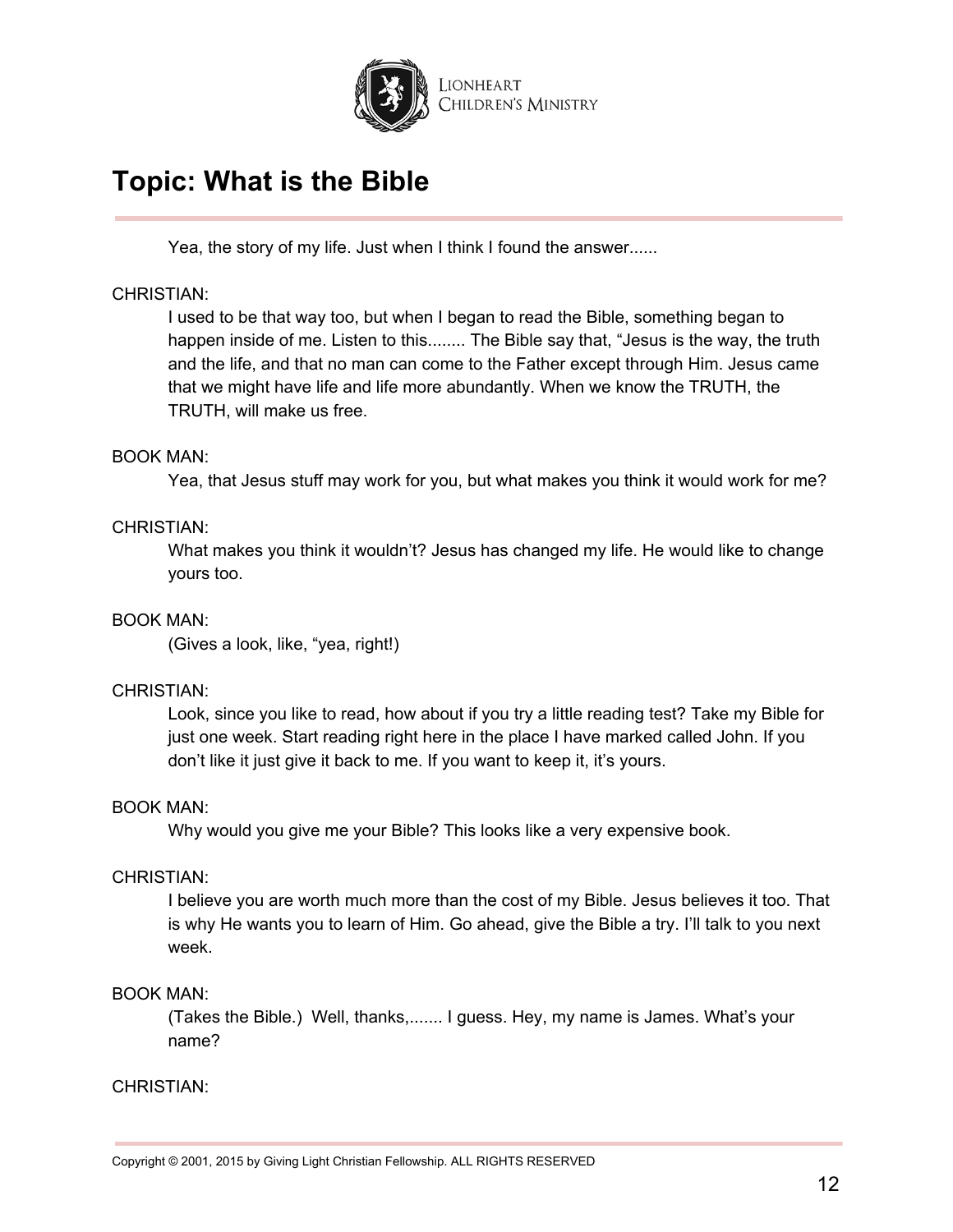

Joe. And you are welcome, James.

BOOK MAN: So long, Joe. (Exits.)

CHRISTIAN: (Exits singing the B - I - B - L - E.)

**Teaching Point:** The Word of God is living and powerful. A seeking heart, even with just a mustard seed of faith is more than enough for God to speak and change a heart. We just make ourselves available to speak a word in season. And let God bring the increase. When James talks to Joe again there will be an open door even for a time to share the gospel for salvation. Personal testimony from Joe will pave the way for making the Word of God personal to James. (What does Jesus mean to me?)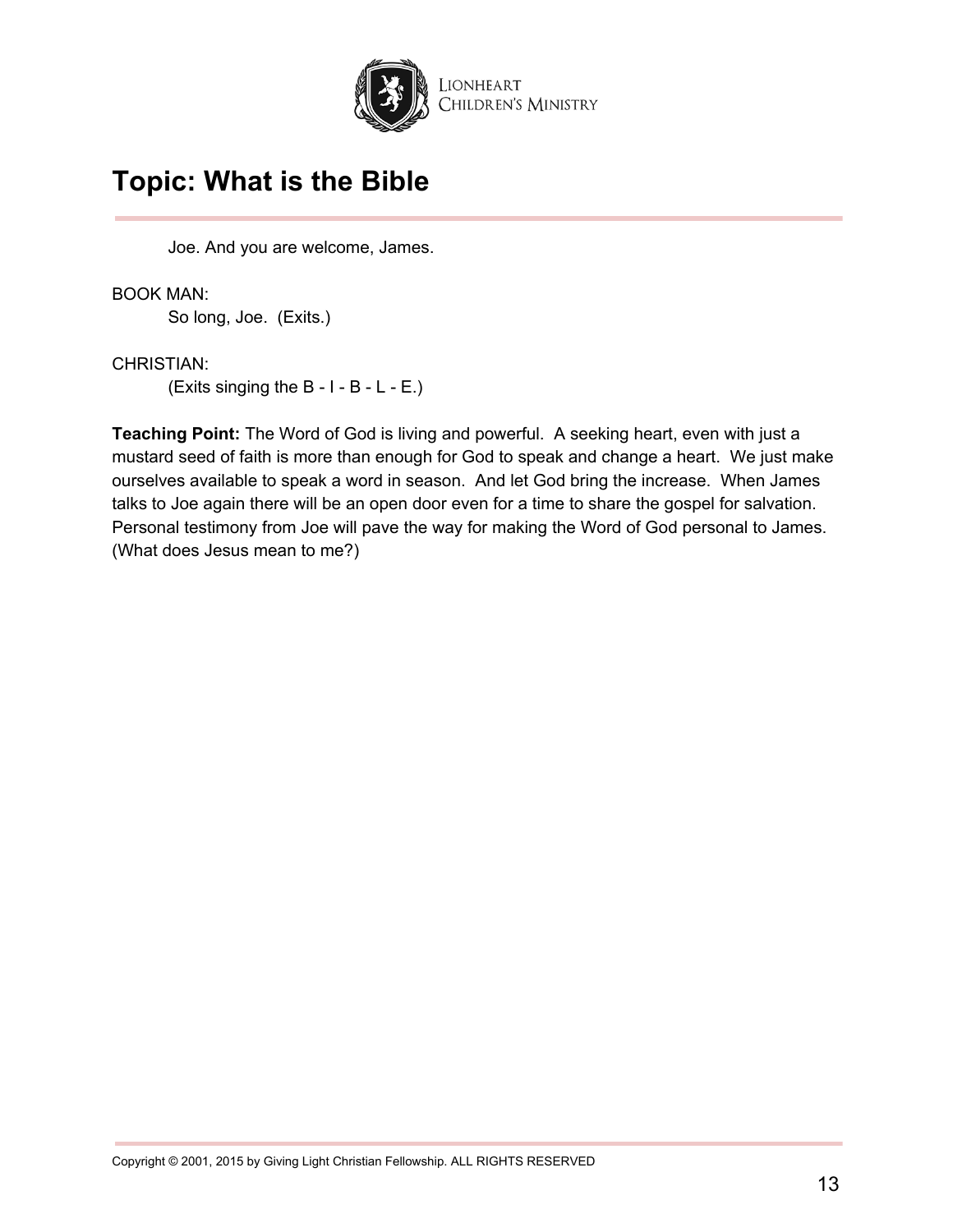

## **Teachers Study Notes Whats is the Bible?**

What is the Bible and what does it teach?

- 1. THE OLD TESTAMENT
- A. The Old Covenant: The Beginnings through the history of the nation of Israel, God's chosen children. Their in's and out's with walking with God. Their love and hatred toward God. Their risings and failings. And, the promise of a Messiah to save them.
- 2. THE NEW TESTAMENT
- A. The New Covenant: The fulfillment of the promise and plan of the Father through Jesus, the Son of God and the Lamb slain before the foundation of the world, fallen man's rebirth, redemption, restoration of relationship, the birth of the church of Jesus Christ, the ultimate end of Satan's domain, and the return of Christ and Kingdom Reign.
- 3. THE BIBLE TELLS ABOUT JESUS FROM BOTH OLD AND NEW TESTAMENT

John 5:39 "You diligently study the Scriptures because you think that by them you possess eternal life. These are the Scriptures that testify about me."(NIV) (Underline added)

Proverbs 4:20-22 "My son, give attention to my words; incline your ear to my sayings. Do not let them depart from your eyes; keep them in the midst of your heart; For they are life to those who find them, and health to all their flesh." (NKJ)

- 4. THE BIBLE IS GOD'S WORD
	- A. An author is the originator. But he gets someone else to publish his words. The bible is the inspired (God breathed) word of God. God is the author. It was written by men who were chosen of God and directed by His spirit.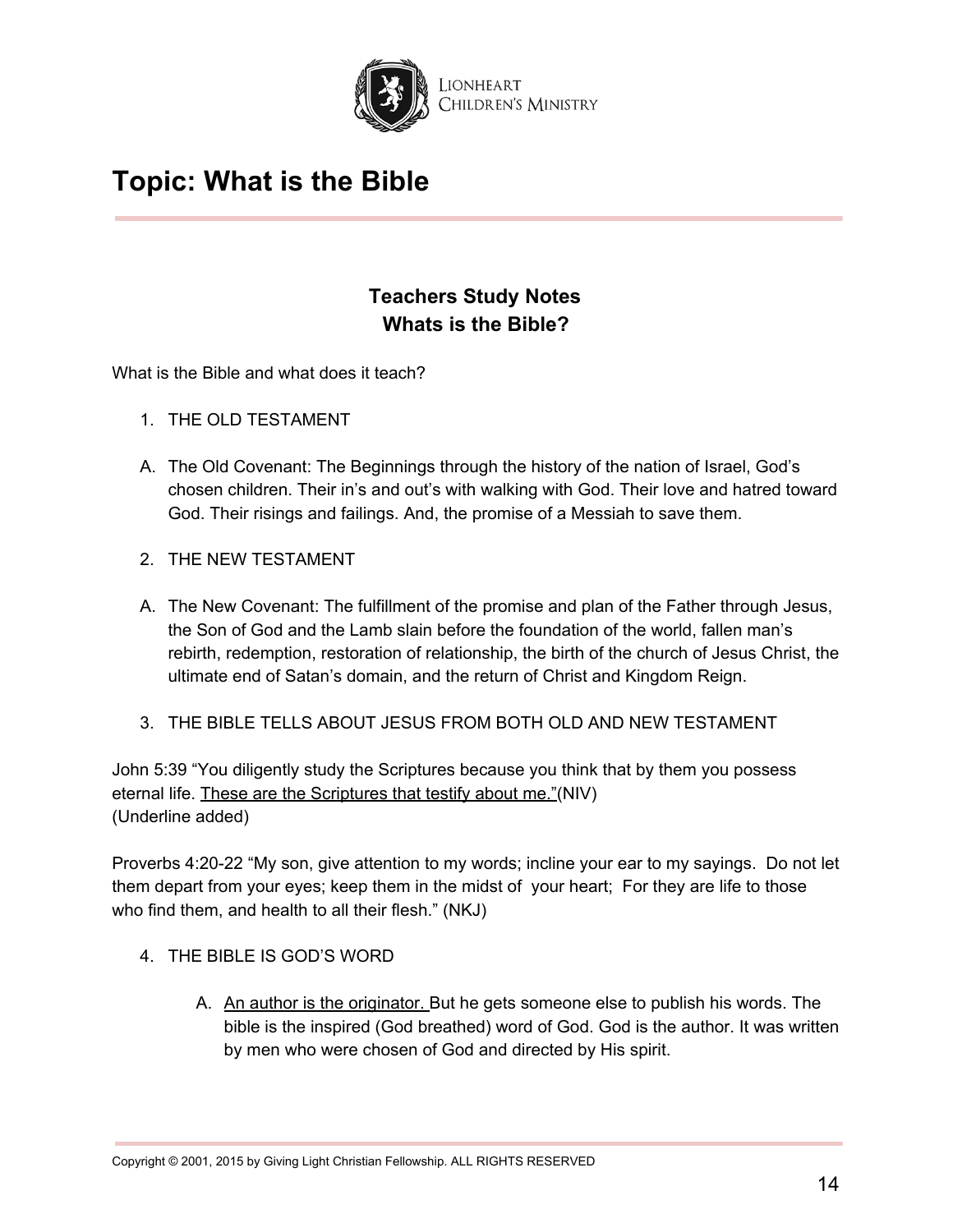

2 Tim 3:15-17 "and how from infancy you have known the holy Scriptures, which are able to make you wise for salvation through faith in Christ Jesus. All Scripture is God-breathed and is useful for teaching, rebuking, correcting and training in righteousness, so that the man of God may be thoroughly equipped for every good work." (NIV) (Emphasis added)

- 5. GOD'S WORD IS:
	- A. Eternal
	- B. God's E-mail to Me
	- C. Living
	- D. Enduring (remains, stays, stands)

1 Peter 1:23-25 "For you have been born again, not of perishable seed, but of imperishable, through the living and enduring word of God. For, "All men are like grass, and all their glory is like the flowers of the field; the grass withers and the flowers fall, but the word of the Lord stands forever." And this is the word that was preached to you." (NIV) (Emphasis added)

E. Unchanging

Psalms 119: 89 "Forever, O Lord, thy word is settled in heaven." (NKJ)

F. Unfailing

Isaiah 55:11 "So shall My word be that goes forth from My mouth; it shall not return to Me void, but it shall accomplish what I please, and it shall prosper in the thing for which I sent it." (NKJ)

G. Proven-Reliable

Numbers 23:19 "God is not a man, that he should lie, nor a son of man, that he should change his mind. Does he speak and then not act? Does he promise and not fulfill?" (NIV)

H. Prophetic

Revelation 19:10 "And I fell at his feet to worship him. But he said to me, "See that you do not do that! I am your fellow servant, and of your brethren who have the testimony of Jesus. Worship God! For the testimony of Jesus is the spirit of prophecy."" (NKJ)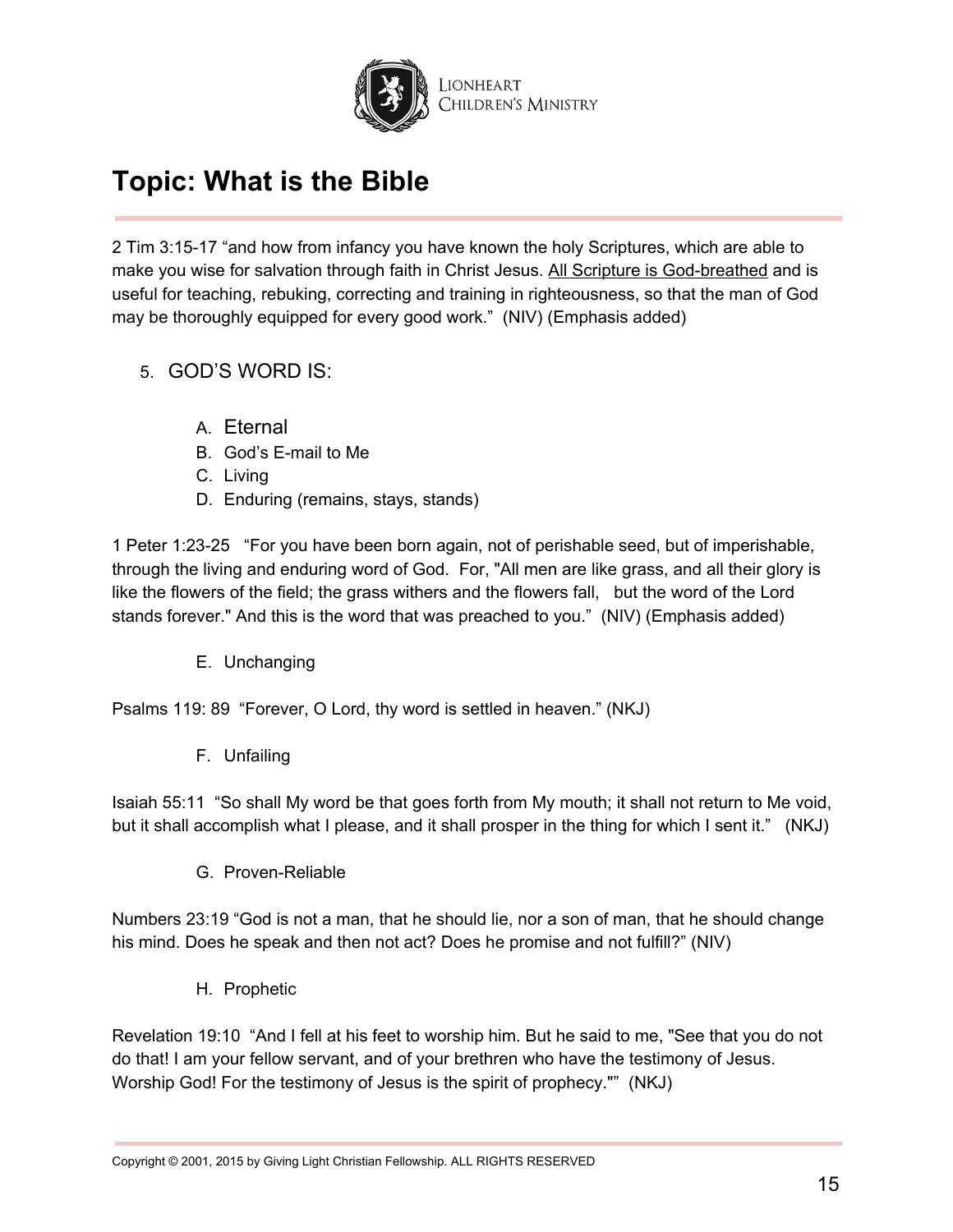

Hab 2:3 "For the revelation awaits an appointed time; it speaks of the end and will not prove false. Though it linger, wait for it; it will certainly come and will not delay." (NIV)

I. Creative and Directive

Genesis 1:3 "Then God said, "Let there be light"; and there was light." (NKJ)

Genesis 1:24 "And God said, Let the earth bring forth the living creature after his kind, cattle, and creeping thing, and beast of the earth after his kind: and it was so." (KJV)

J. Cleansing

John 15:3 "You are already clean because of the word I have spoken to you." (NIV)

Ephesians 5:26 "to make her holy, cleansing her by the washing with water through the word," (NIV)

Psalms 119:9 "How can a young man cleanse his way? By taking heed according to Your word." (NKJ)

K. A Sin Buster

Psalms 119:11 "Your word I have hidden in my heart, that I might not sin against You!"(NKJ)

L. A Judge

Heb 4:12 "For the word of God is living and active. Sharper than any double-edged sword, it penetrates even to dividing soul and spirit, joints and marrow; it judges the thoughts and attitudes of the heart." (NIV)

M. A plan for Prosperity and Success

Joshua 1:8 "Do not let this Book of the Law depart from your mouth; meditate on it day and night, so that you may be careful to do everything written in it. Then you will be prosperous and successful." (NIV)

N. A seed Planted

Copyright © 2001, 2015 by Giving Light Christian Fellowship. ALL RIGHTS RESERVED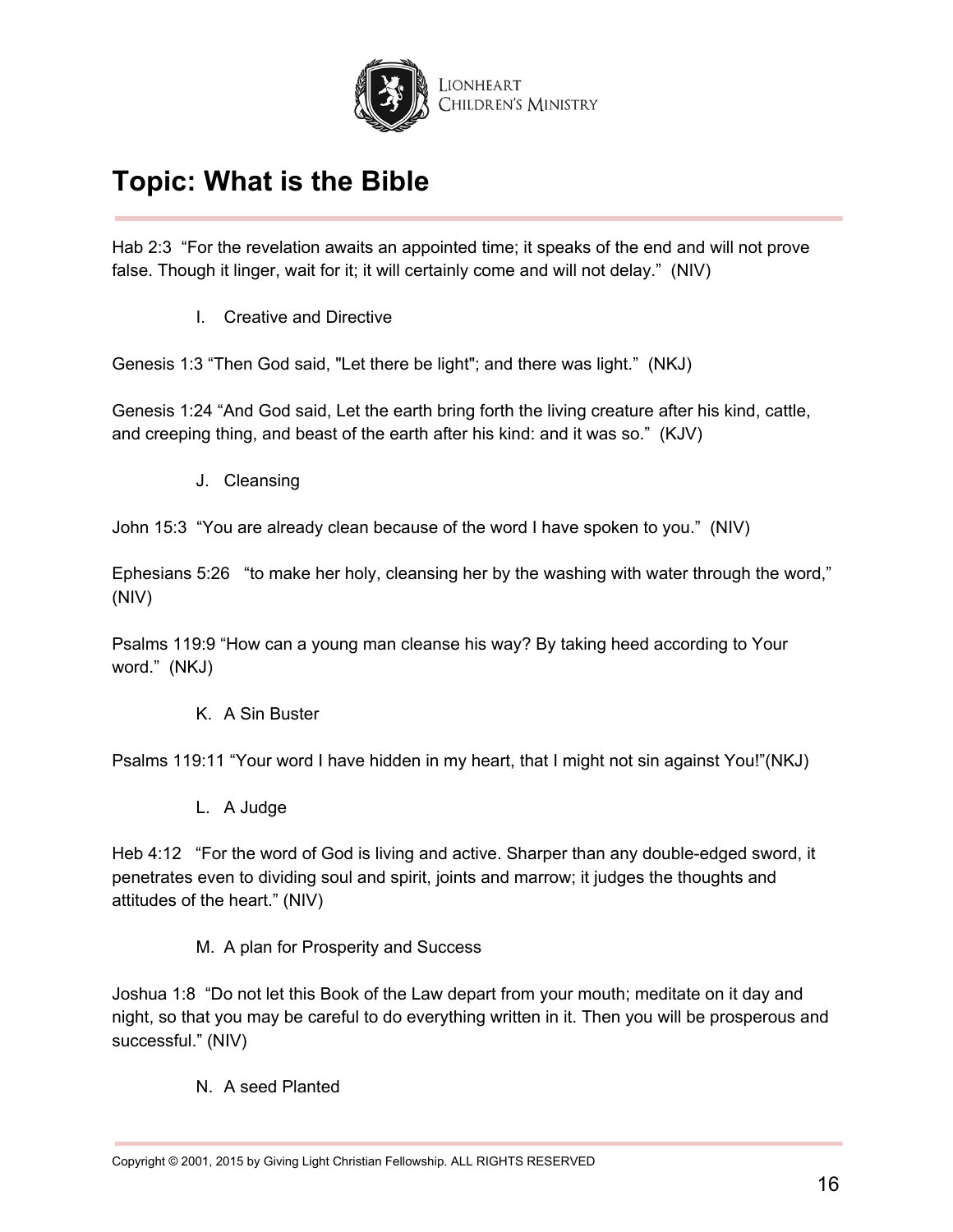

1) The Word has life and power, just like a seed has life and power. Our heart is the soil where the Word needs to be planted for the promise in the Word to grow and produce. Through Faith and patience we inherit the promise.

Mark 4:14 "The sower sows the word." (NKJ)

O. And So Much More

Psalms 119:105 "Your word is a lamp to my feet and a light to my path." (NKJ)

Psalms 119:97 "Oh, how I love Your law! It is my meditation all the day." (NKJ)

Psalms 119:131 "I opened my mouth and panted, for I longed for Your commandments." (NKJ)

Psalms 119:140 "Your word is very pure; therefore Your servant loves it." (NKJ)

Psalms 119: 89 "Forever, O Lord, thy word is settled in heaven.." (NKJ)

Psalms 119:18 "Open my eyes that I may see wonderful things in your law." (NIV)

Psalms 119:81 "My soul faints for Your salvation, but I hope in Your word." (NKJ)

Psalms 119:142 "Your righteousness is an everlasting righteousness, and Your law is truth." (NKJ)

Psalms 19:7 "The law of the LORD is perfect, reviving the soul; the testimony of the LORD is sure, making wise the simple;" (RSV)

Deuteronomy 8:3 "So He humbled you, allowed you to hunger, and fed you with manna which you did not know nor did your fathers know, that He might make you know that man shall not live by bread alone; but man lives by every word that proceeds from the mouth of the LORD." (NKJ)

Psalms 119:162 "I rejoice at Your word as one who finds great treasure." (NKJ)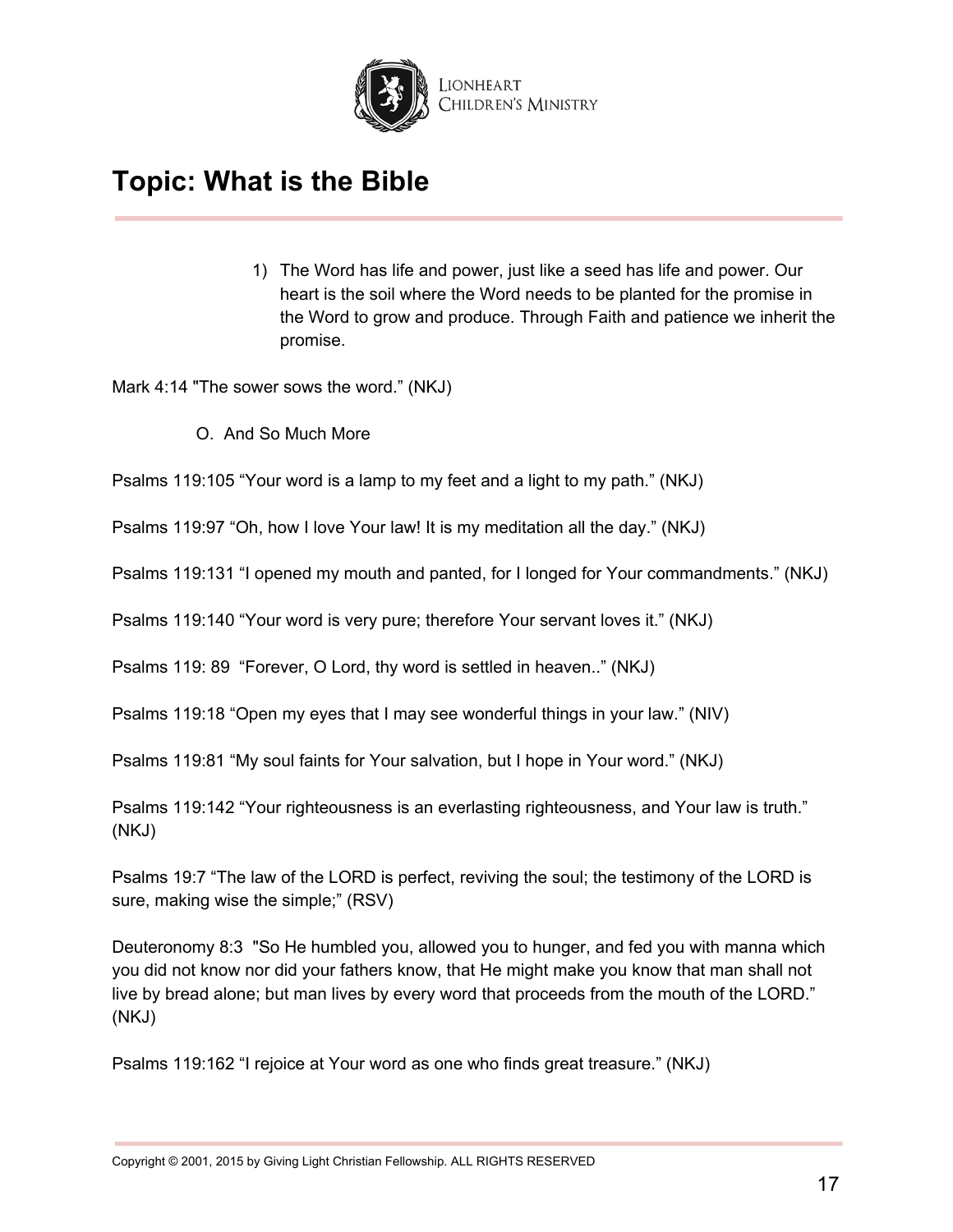

Psalms 119:165 "Great peace have those who love Your law, and nothing causes them to stumble." (NKJ)

6. FAITH IS THE SECRET INGREDIENT (ACTION, SUBSTANCE, WEAPON) TO BRING GOD'S WORD TO LIFE WHEREVER IT IS SOWN.

Hebrew 4:1-3 "Therefore, since a promise remains of entering His rest, let us fear lest any of you seem to have come short of it. For indeed the gospel was preached to us as well as to them; but the word which they heard did not profit them, not being mixed with faith in those who heard it. For we who have believed do enter that rest, as He has said: "So I swore in My wrath, they shall not enter My rest," although the works were finished from the foundation of the world." (NKJ)

Hebrew 11:3 "By faith we understand that the worlds were framed by the word of God, so that the things which are seen were not made of things which are visible." (NKJ)

7. LOVE IS THE GLUE (MOTIVATION, REASON, COMMITMENT) THAT KEEPS OUR FAITH TRUE.

Galatians 5:6 "For in Jesus Christ neither circumcision availeth anything, nor uncircumcision; but faith which worketh by love." (KJV)

A. Love is the very essence of God in all that we are, say and do.

I John 4:19 "We love him, because he first loved us." (KJV)

Romans 5:5 "....... because the love of God is shed abroad in our hearts by the Holy Ghost which is given unto us." (KJV)

Romans 13:10 "Love worketh no ill to his neighbour: therefore love is the fulfilling of the law." (KJV)

I John 5:3 "For this is the love of God, that we keep his commandments: and his commandments are not grievous." (KJV)

B. Love keeps the word fresh and makes our relationship thrive.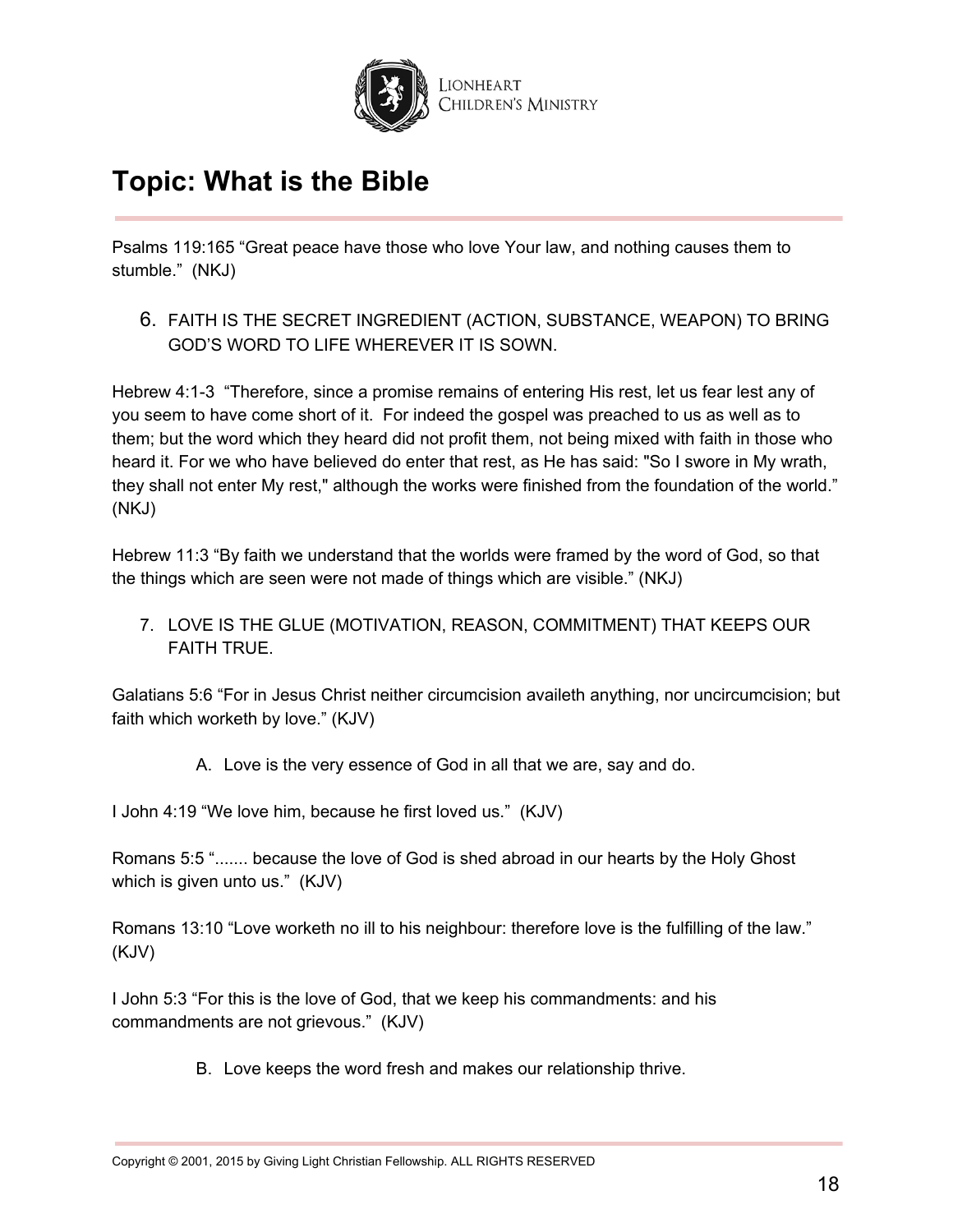

John 6:63 "It is the Spirit who gives life; the flesh profits nothing. The words that I speak to you are spirit, and they are life." (NKJ)

C. Rules without love equal rebellion (A Pharisee Spirit, Plastic Christianity.)

2 Corinthians 3:6 "He has made us competent as ministers of a new covenant-- not of the letter but of the Spirit; for the letter kills, but the Spirit gives life." (NIV)

John 14:15 "If ye love me, keep my commandments." (KJV)

Romans 5:8 " But God commendeth his love toward us, in that, while we were yet sinners, Christ died for us." (KJV)

- D. Love causes us to live, to bring pleasure to our God. His word shows us how to live and love him.
- 8. MEMORY VERSE

Psalms 19:7 "The law of the LORD is **perfect**, **converting** the soul; the testimony of the LORD is **sure**, making wise the simple;" (NKJ) (Emphasis added)

According to the Strong's Greek/Hebrew Dictionary the meaning of the words from this verse include:

- A. Perfect: entire, without blemish, truth, complete.
- B. Converting: to turn back as to return to the starting point, deliver, draw back to home, restore.
- C. Sure: to build up or support, to foster as a parent or nurse, be firm or faithful, to be true or certain, to go to the right hand.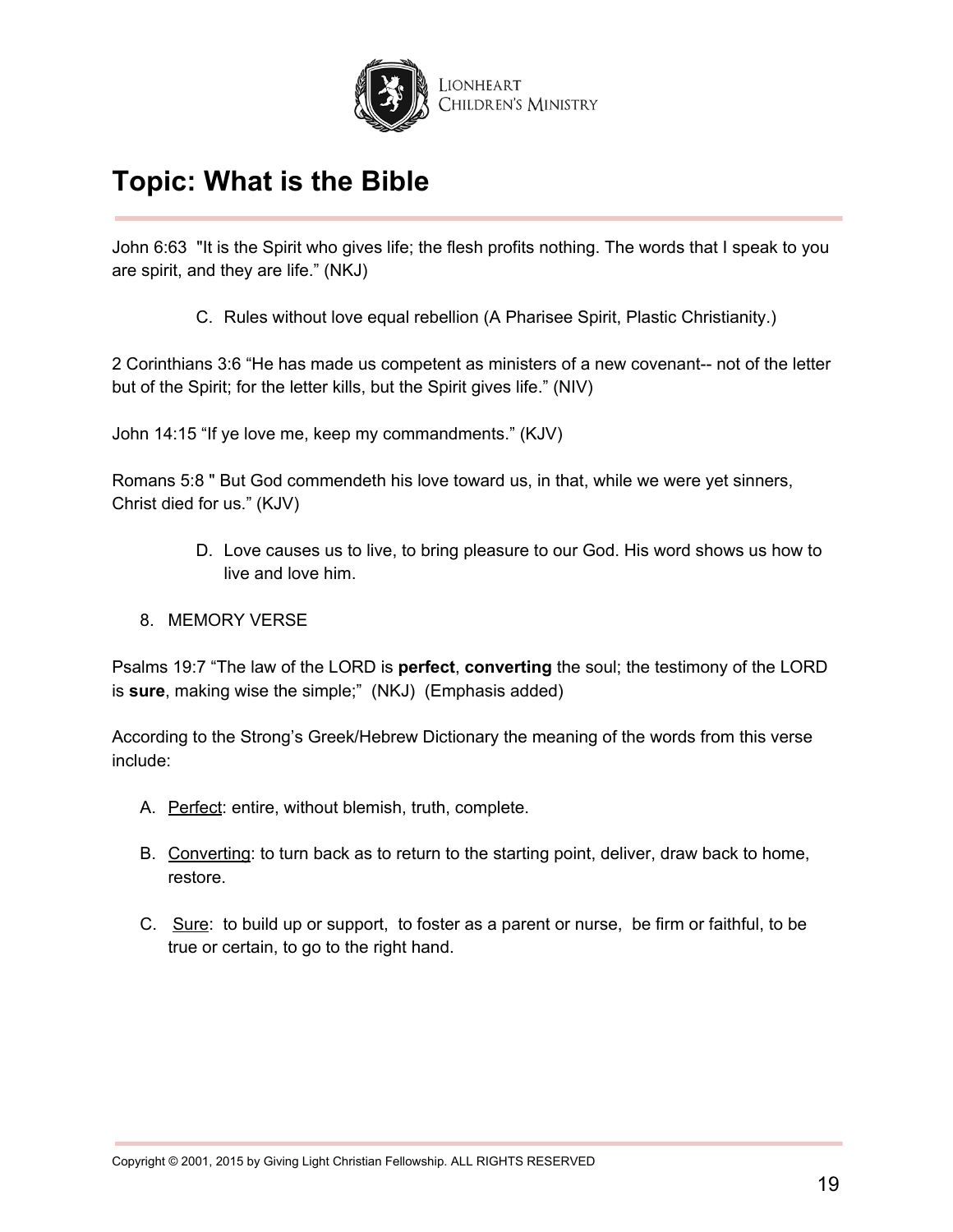

NAME:\_\_\_\_\_\_\_\_\_\_\_\_\_\_\_\_\_\_\_\_\_\_\_\_

## **WHAT IS THE BIBLE STUDY SHEET**

1. MEMORY VERSE: say out loud three times and circle the **bold** words.

Psalms 19:7 "God's laws are **perfect**. They **protect** us, make us **wise**, and give us **joy** and **light**." (TLB)

2. Who is the author of the Bible? (Circle the correct answer)

Moses Adam God Saint John

3. DAILY WORD CONFESSIONS: These are on page 2. (Say out loud for five days)

A. Circle the days you renewed your mind by speaking the Word Confessions

Sunday Monday Tuesday Wednesday Thursday Friday Saturday

- 4. **The Bible is**: (Circle the correct answers).
- Unchanging Really boring Only for Christians Too Old Life giving
- Food for my spirit All Truth Good News God's Wisdom Prophetic Perfect

## REQUIREMENTS: YOUNGER CHILDREN QUESTIONS 1 - 4; OLDER CHILDREN; ALL

5. Psalm 119 word search: **You must read this whole Psalm** and find these words in the verses. Write the verse before the word. (You can Just do a little each day.) CLUES: Answers are in Verses: 105; 97; 142; 89; 18; 11; 165; 81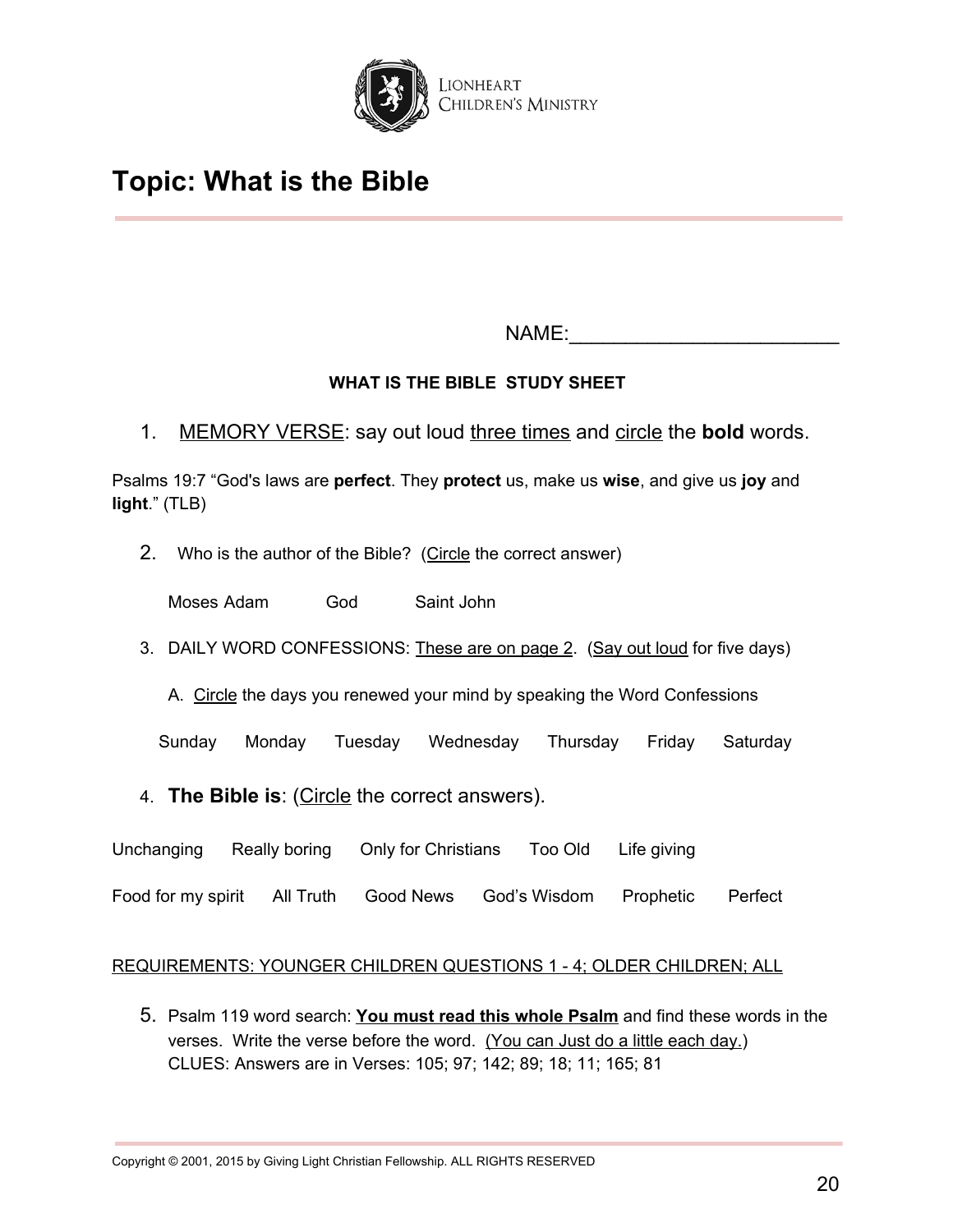

- A. verse: LAMP and LIGHT
- B. verse:\_\_\_\_\_\_\_\_ HOW I LOVE YOUR LAW (or love thy law)
- C. verse \_\_\_\_\_\_\_\_\_\_ YOUR LAW IS TRUTH (or your law is true)
- D. verse \_\_\_\_\_\_\_\_\_\_\_ SETTLED IN HEAVEN (or stands or is firmly fixed in heaven)
- E. verse \_\_\_\_\_\_\_\_ GREAT PEACE
- F. verse \_\_\_\_\_\_\_\_ WONDERFUL THINGS (or wondrous things)
- G. verse \_\_\_\_\_\_\_\_\_\_ HIDDEN IN MY HEART (or hid, or treasured in my heart)
- H. verse HOPE IN YOUR WORD (or wait for thy or your word)
- 6. Count the Bibles in your house. \_\_\_\_\_\_\_\_ How many are not being used. Ask if you may bring them into the Bible Blesser's Box? These will be kept to give to someone who needs a Bible.